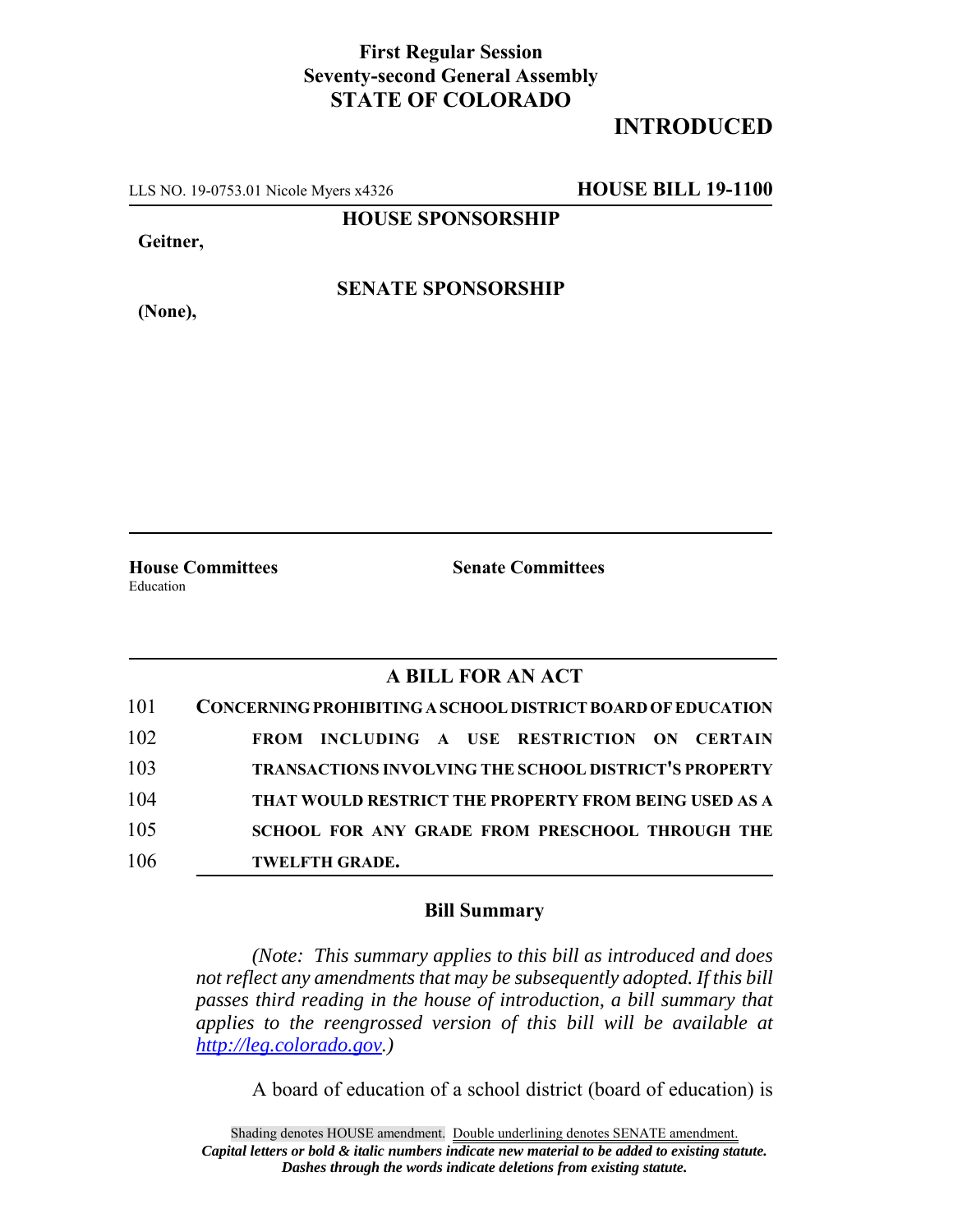currently authorized to sell and convey district property for any purpose authorized by law, upon the terms and conditions approved by the board of education. A board of education is also authorized to rent or lease district property for a specified term.

The bill prohibits a board of education from including a use restriction on the sale, conveyance, lease, or rental of any district property that restricts the property from being used as a public or nonpublic school for any grade from preschool through the 12th grade.

- *Be it enacted by the General Assembly of the State of Colorado:*
- 

 **SECTION 1. Legislative declaration.** (1) The general assembly hereby finds and declares that:

 (a) School districts have a duty and responsibility to students, parents, and taxpayers to manage district-owned property in a way that is financially sound and in the best interests of citizens;

 (b) Deed restrictions and other restraints on the alienation of property often lower the value of buildings and real property, particularly when those restrictions relate to the property's original or current use;

 (c) School districts in Colorado have inserted deed restrictions when selling school property and school buildings that prevent those properties from being used as a school; and

 (d) By inserting these deed restrictions, school districts are lowering the value of taxpayer-owned property and decreasing the amount of money available to pay teachers, offer education programming, and maintain other district-owned facilities. These deed restrictions also limit the accessibility of neighborhood schools.

 (2) The general assembly further finds and declares that it is in the interest of the state to prevent school districts from inserting deed restrictions when selling school property that prevent that school property from being used as a school.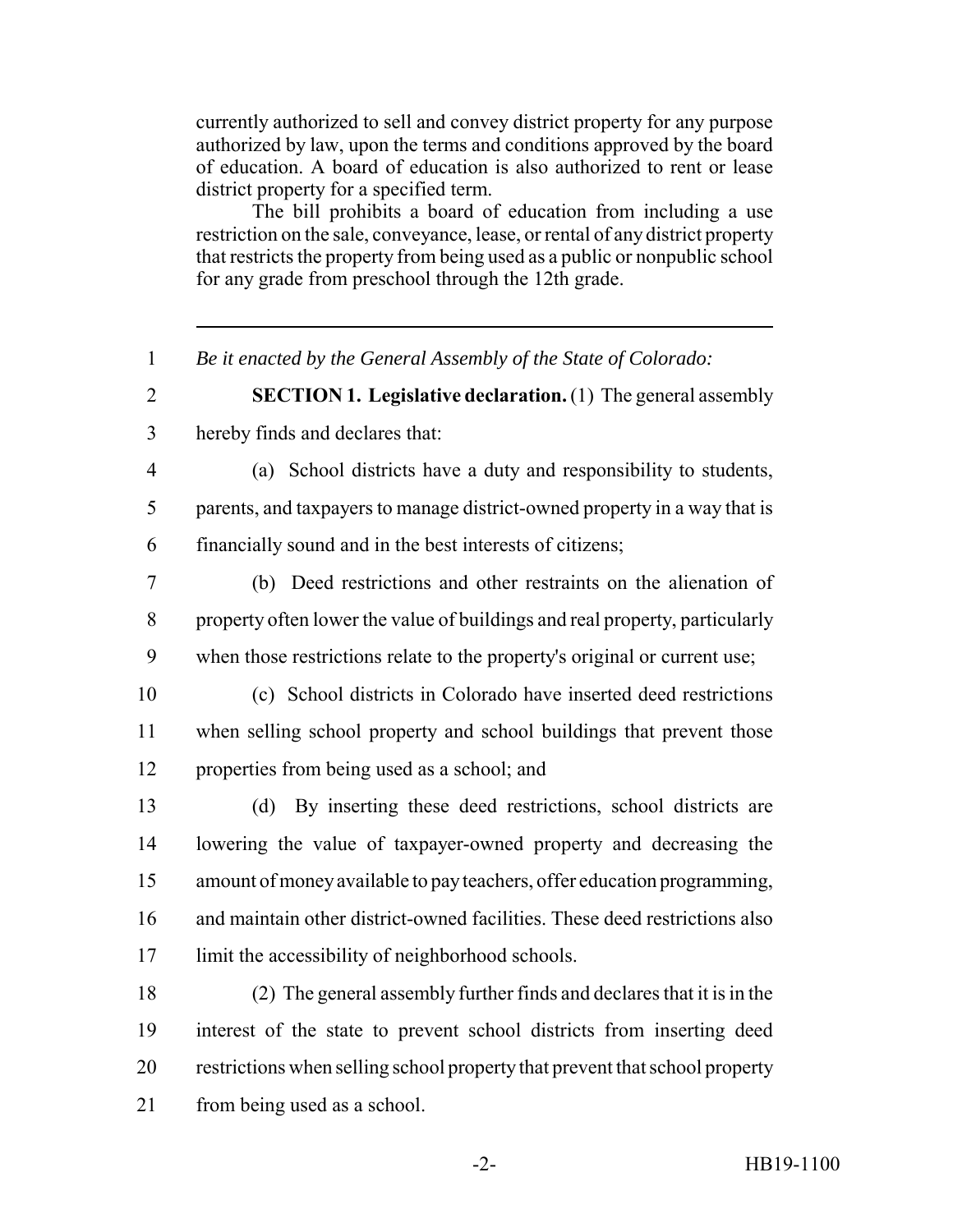**SECTION 2.** In Colorado Revised Statutes, 22-32-110, **amend** 2 (1)(e) and (1)(f) as follows:

 **22-32-110. Board of education - specific powers.** (1) In addition to any other power granted to a board of education of a school district by law, each board of education of a school district shall have the following specific powers, to be exercised in its judgment:

 (e) To sell and convey district property which may not be needed within the foreseeable future for any purpose authorized by law, upon such terms and conditions as it may approve; and to lease any such property, pending sale thereof, under an agreement of lease, with or without an option to purchase the same. No finding that the property may not be needed within the foreseeable future shall be necessary if the property is sold and conveyed to a state agency or political subdivision of this state or if the board anticipates that the district will become the tenant of the property under a lease, with or without an option to purchase. A BOARD OF EDUCATION OF A SCHOOL DISTRICT SHALL NOT INCLUDE, BY TITLE, COVENANT, DEED, OR OTHERWISE, A USE RESTRICTION ON THE SALE, CONVEYANCE, OR LEASE OF ANY DISTRICT PROPERTY PURSUANT TO THIS 19 SUBSECTION (1)(e) THAT RESTRICTS THE PROPERTY FROM BEING USED AS A PUBLIC OR NONPUBLIC SCHOOL FOR ANY GRADE FROM PRESCHOOL THROUGH THE TWELFTH GRADE.

 (f) To rent or lease district property not needed for its purposes for terms not exceeding ten years, or in the case of unimproved real property leased to a lessee that is a charter school as defined in section 22-30.5-403 (3), for a term not exceeding thirty years, or in the case of a charter school using debt financing, for a term not exceeding the term of the debt financing, subject to all land use and building and zoning plans,